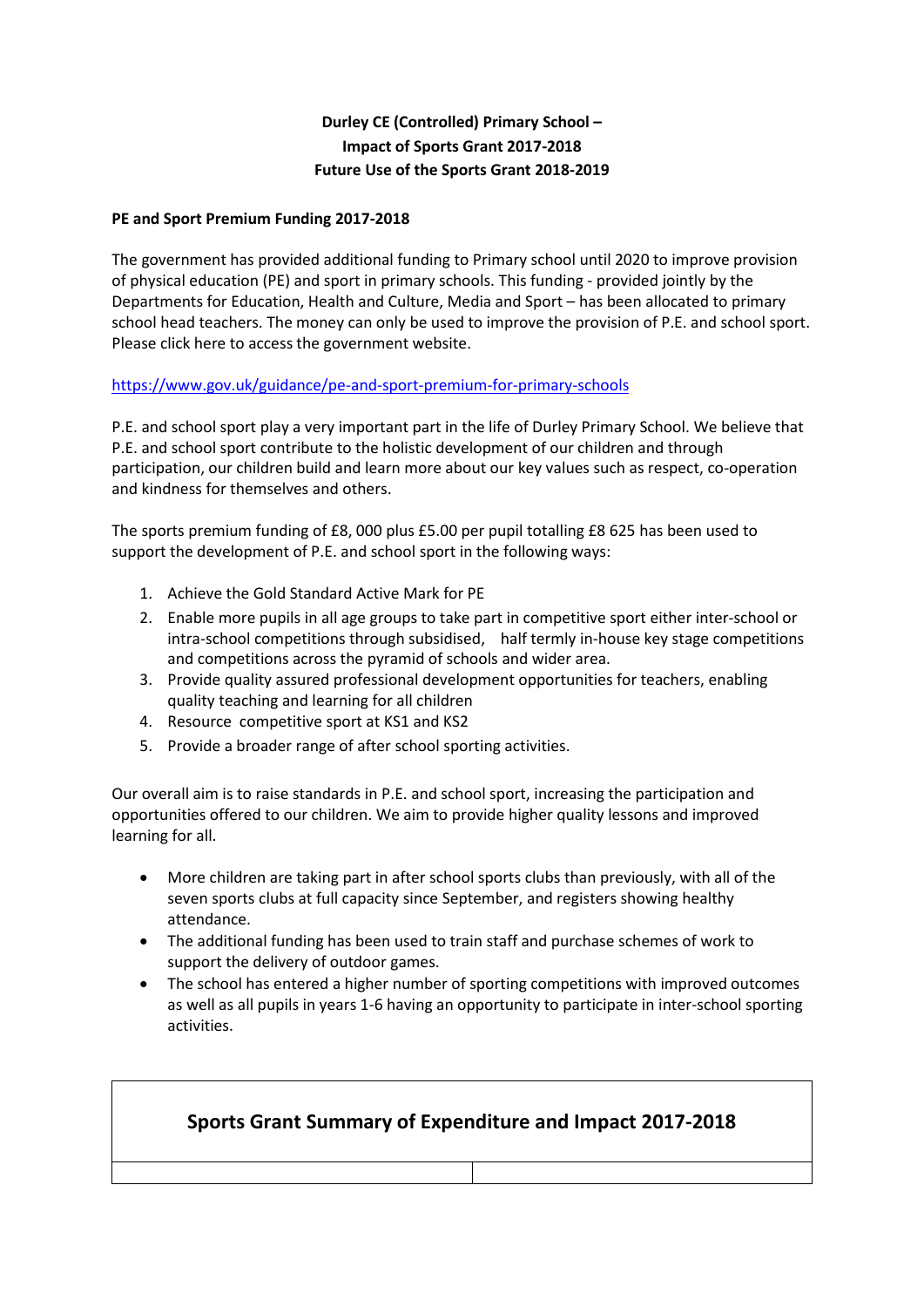| Total Number of Pupils on role             | 1 ว ว  |
|--------------------------------------------|--------|
|                                            | £8 625 |
| Amount received for Sports Grant 2017-2018 |        |
|                                            |        |

Objectives of spending:

- 1. Achieve the Gold Standard Active Mark for PE
- 2. Enable more pupils in all age groups to take part in competitive sport either inter-school or intra-school competitions through subsidised, half termly key stage competitions and competitions across the pyramid of schools.
- 3. provide quality assured professional development opportunities for teachers, enabling quality teaching and learning for all children
- 4. Resource competitive sport at KS1
- 5. Provide a broader range of after school sporting activities.

| Item/Project                                                          | Cost                             | <b>Objectives</b>                                                                                                                                                                                                                                                                                                              | Impact                                                                                                                                                                                                                                                                                                                                      |
|-----------------------------------------------------------------------|----------------------------------|--------------------------------------------------------------------------------------------------------------------------------------------------------------------------------------------------------------------------------------------------------------------------------------------------------------------------------|---------------------------------------------------------------------------------------------------------------------------------------------------------------------------------------------------------------------------------------------------------------------------------------------------------------------------------------------|
| <b>Wyvern Sports</b><br>Partnership and<br>Wider area<br>competitions | £100<br>(transport)              | Weekly competitive fixtures for pupils Y1-6 in<br>range of sports. Additional level 2 area sports<br>competitions in range of sports e.g.<br>basketball, hockey, swimming, tag rugby,<br>netball, football (girls and boys), cross<br>country, gymnastics, cricket, athletics,<br>rounders.                                    | Increased success in<br>competitive sport and higher<br>skill level.<br>Got into the final of majority<br>of competitions (see fixture<br>list and outcome). Year 3/4<br>finished in 2nd place with<br>area swimming competition<br>and 3rd place at Hampshire<br>games (Y3/4 and Y5/6<br>compared to 7 <sup>th</sup> in previous<br>year). |
| PE Equipment                                                          | £1000                            | Purchase of balls, bibs, additional storage,<br>football posts, socks, shorts. New kit for KS1                                                                                                                                                                                                                                 | Additional resources for<br>whole class use.                                                                                                                                                                                                                                                                                                |
| After school sports<br>clubs                                          | £5 000                           | Subsidised sports clubs for pupils to<br>encourage wider participation.<br>Clubs:- Tag rugby, football, gymnastics,<br>netball, basketball, cross country.<br>Weekly hiring of MUGA facilities and coach<br>for girls football in the winter months when<br>unable to use the school field.                                    | Increased participation in<br>after school sports activities.<br>Girls football squad<br>increased in size and won all<br>area competitions.                                                                                                                                                                                                |
| Walk to School<br>Week<br><b>Sponsored Sports</b>                     | £150<br>(food)<br>£100<br>survey | In support of the school travel plan,<br>encourage more pupils to walk to school<br>through setting up a walking bus taking in<br>footpaths across the village and pavement<br>routes. Offer free breakfast for participating<br>pupils. Send out survey monkey to establish<br>views and impact<br>Whole school sponsored run | Increased support in pupils<br>walking to school all or part<br>of the way - particularly in<br>the drier weather! 8 cars<br>parked at Quob most days<br>and 5 at Memorial Hall.<br>Increased pupil (and parent)<br>participation in weekly cross<br>country club                                                                           |
| CPD for staff and<br>development of<br>curriculum PE                  | £200                             | Professional gymnastics coach teaching to all<br>KS2 classes with HLTA support to improve<br>skills. Country dancing coaching to support<br>class teacher. Multi skills teaching to support<br>HLTA/Class teacher                                                                                                              | Increased skill at teaching<br>country dancing, gymnastics,<br>multi skills through class PE<br>sessions. Increase in pupils<br>participating in after school<br>club. Participation in country<br>dancing festival.                                                                                                                        |
| Coaching for<br>improved school PE<br>provision                       | £1000                            | Employing gymnastics coach for KS2 and multi<br>skills coach for Years 1 and 2.<br>Closer links with clubs in the local area, and<br>promoting clubs outside school. Key links are<br>Trojans tag-rugby, Agaes Bowl - cricket.                                                                                                 | Higher quality coaching of<br>pupils within lesson times<br>and at afterschool clubs has<br>supported the increased<br>participation and                                                                                                                                                                                                    |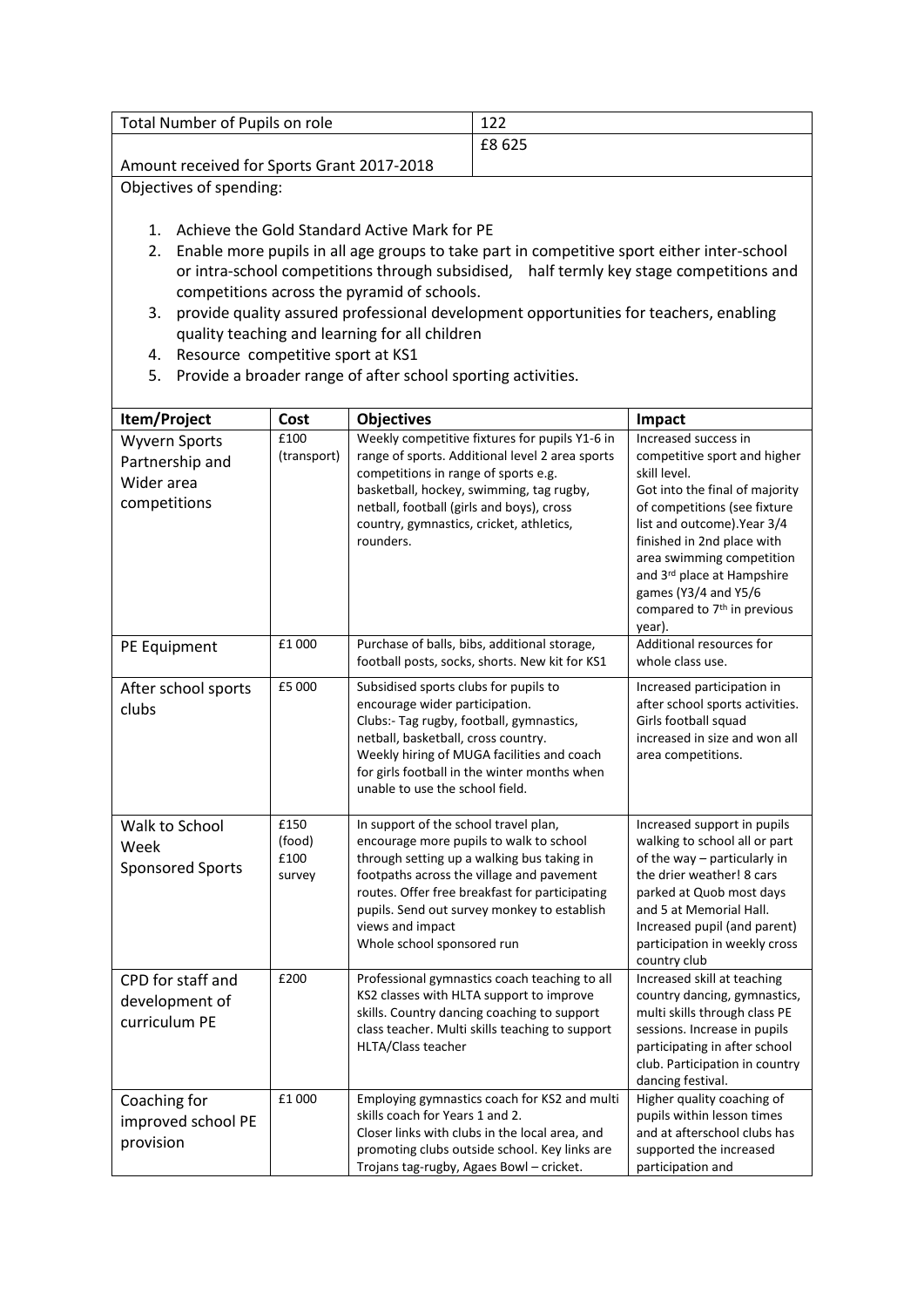|                                            |                                    | Subsidising swimming lessons. All Year 4<br>pupils able to swim 25 meters                                                                                                                                                                                                   |                                                                                                                                             |
|--------------------------------------------|------------------------------------|-----------------------------------------------------------------------------------------------------------------------------------------------------------------------------------------------------------------------------------------------------------------------------|---------------------------------------------------------------------------------------------------------------------------------------------|
| Intra-school<br>competitions/<br>festivals | £1000<br>(pool &<br>coach<br>hire) | Development of sports leaders in Years 5 and<br>6 to set up KS1 competitions as the end of a<br>taught unit. (half termly) E.g. football festival.<br>Swimming gala for all KS2 pupils<br>KS1 participation in area country dancing<br>festival (including weekly coaching) | Development of sports<br>leaders.<br>Swimming gala participation.<br>Whole of Year 1 and 2<br>participation in country<br>dancing festival. |

#### **How will the PE and Sport Premium Funding 2018-2019 be spent?**

In 2018-2019, the government increased the sports premium funding allocation to each Primary school. Schools with 17 or more eligible pupils receive £16,000 and an additional payment of £10 per pupil totalling £17 038.

The funding has been used to continue to fund improvements to the provision of PE and sport for the benefit of all pupils at Durley Primary school, so that they develop healthy lifestyles. We work hard to achieve our sports and PE action plan to further develop PE provision across the school. Our statement covers the 5 key indicators of:

**1:** The engagement of all pupils in regular physical activity – Chief Medical Officer guidelines recommend that primary school children undertake at least 30 minutes of physical activity a day in school.

**2:** The profile of PESSPA being raised across the school as a tool for whole school improvement.

**3:** Increased confidence, knowledge and skills of all staff in teaching PE and sport

**4:** Broader experience of a range of sports and activities offered to all pupils

**5**: Increased participation in competitive sport

| Sports Grant Summary of Expenditure and desired Impact 2018-2019                                                                           |                                                                                                                 |        |  |
|--------------------------------------------------------------------------------------------------------------------------------------------|-----------------------------------------------------------------------------------------------------------------|--------|--|
|                                                                                                                                            | Total Number of Pupils on role                                                                                  | 122    |  |
|                                                                                                                                            |                                                                                                                 | £17038 |  |
|                                                                                                                                            | Amount received for Sports Grant 2018-2019                                                                      |        |  |
| Key Indicators of spending:                                                                                                                |                                                                                                                 |        |  |
| 1. Encourage more pupils to be regularly active in their daily, outdoor playtimes and walking to and from<br>school.                       |                                                                                                                 |        |  |
|                                                                                                                                            | Achieve the Gold Standard Active Mark for PE<br>2.                                                              |        |  |
| 3. Provide quality assured professional development opportunities for teachers, enabling quality teaching<br>and learning for all children |                                                                                                                 |        |  |
|                                                                                                                                            | Further resource sport at Key Stage 1 and 2. Provide a broader range of after school sporting activities.<br>4. |        |  |
| 5.                                                                                                                                         | Enable more pupils in all age groups to take part in competitive sport either inter-school or intra-school      |        |  |

competitions through subsidised, half termly key stage competitions and competitions across the pyramid of schools.

| Item/Project                 | Cost            | <b>Initiative</b>                | <b>Desired Impact</b>               |
|------------------------------|-----------------|----------------------------------|-------------------------------------|
| 1. The engagement of all     | 30 hours of PE  | In support of the school travel  | Increased support in pupils         |
| pupils in regular physical   | specialist time | plan, encourage more pupils to   | walking to school all or part of    |
| activity - Chief Medical     | £4000           | walk to school through setting   | the way - particularly in the drier |
| Officer guidelines recommend |                 | up a walking bus taking in       | weather! An increase from the       |
| that primary school children |                 | footpaths across the village and | present 18 cars parked at Quob      |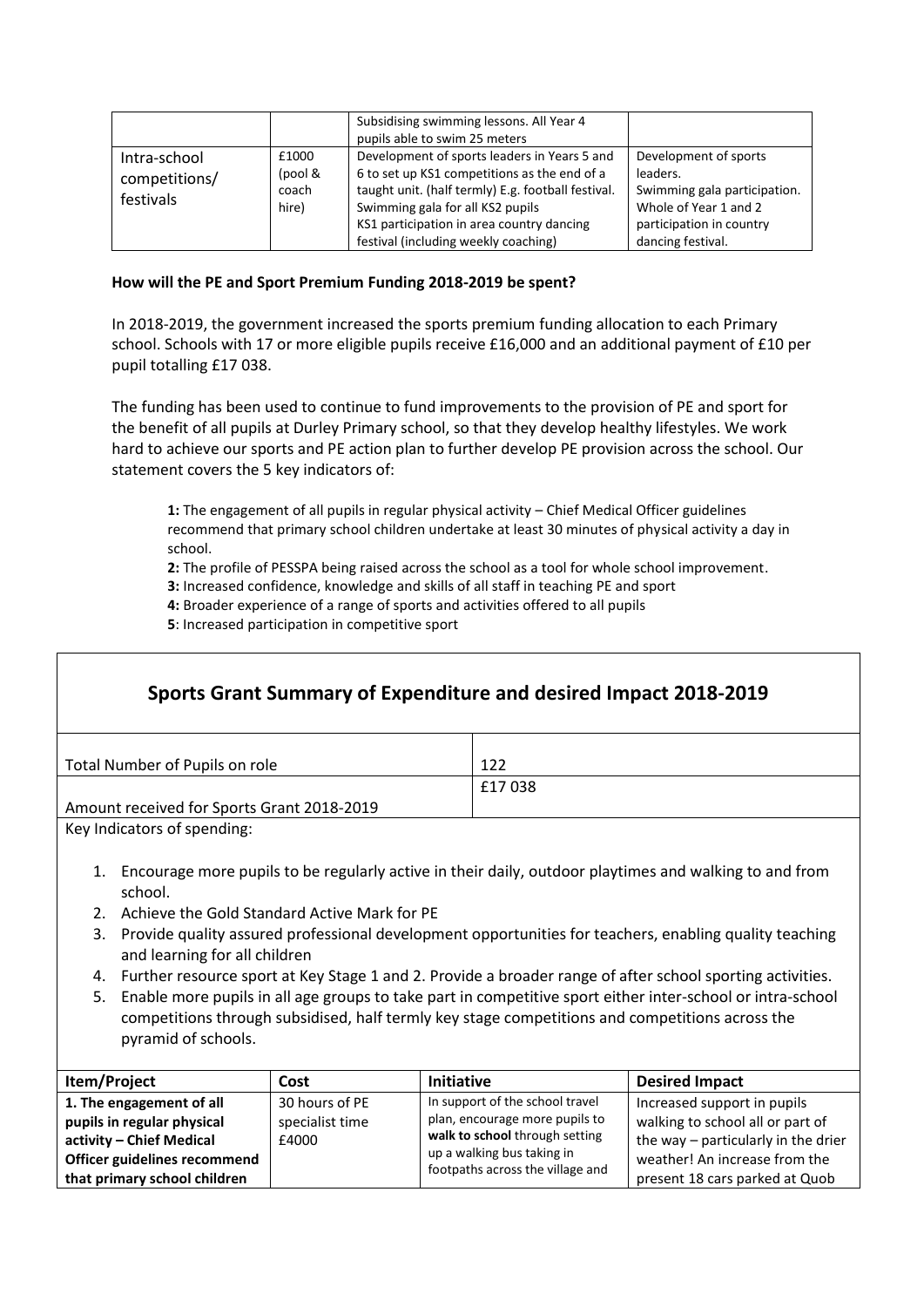| undertake at least 30 minutes<br>of physical activity a day in<br>school.<br>Encourage more pupils to be<br>regularly active in their daily,<br>outdoor playtimes and walking<br>to and from school.                                          | Improved cycle<br>storage £500                                                                                                          | pavement routes. Offer free<br>breakfast for participating pupils.<br>Send out survey monkey to<br>establish views and impact<br>Park and stride encouragement.<br>Improved Cycle/scooter storage.<br>Whole school sponsored sport<br>R and R support lunchtime<br>sporting activities introducing<br>new sports for all pupils. 3 times<br>a week in addition to 2xPE<br>lessons each week ensuring all<br>children have at least 30 minutes<br>daily activity                                                           | most days and 5 at Memorial<br>Hall.<br>Increased pupil (and parent)<br>participation in weekly sports<br>clubs outside school.                                                                              |
|-----------------------------------------------------------------------------------------------------------------------------------------------------------------------------------------------------------------------------------------------|-----------------------------------------------------------------------------------------------------------------------------------------|---------------------------------------------------------------------------------------------------------------------------------------------------------------------------------------------------------------------------------------------------------------------------------------------------------------------------------------------------------------------------------------------------------------------------------------------------------------------------------------------------------------------------|--------------------------------------------------------------------------------------------------------------------------------------------------------------------------------------------------------------|
| 2: The profile of PESSPA being<br>raised across the school as a<br>tool for whole school<br>improvement.<br>Achieve the Gold Standard<br><b>Active Mark for PE</b>                                                                            |                                                                                                                                         | Lunchtime sports clubs to<br>prepare pupils for competitive<br>matches in a wide range of<br>sports.<br>All KS2 pupils having the<br>opportunity to take part in<br>competitive inter school sport.                                                                                                                                                                                                                                                                                                                       | All areas of Active mark for sport<br>achieved at Gold Standard level.                                                                                                                                       |
| 3: Increased confidence,<br>knowledge and skills of all<br>staff in teaching PE and sport<br>Provide quality assured<br>professional development<br>opportunities for teachers,<br>enabling quality teaching and<br>learning for all children | 20 hours of<br>specialist gymnastics<br>time<br>£3500<br>7 hours of specialist<br>swimming instructor<br>time £200 coach<br>fayre £1000 | Professional gymnastics coach<br>teaching to all KS2 classes acting<br>as weekly staff training and<br>support to enhance skills.<br>Swimming instructors teaching<br>staff new techniques to<br>encourage water confidence.<br>Focus on pupils meeting the end<br>of KS2 swimming requirements.<br>R and R sports coaches develop<br>staff skills for teaching sport at<br>KS1.<br>Pupils taught dodgeball by<br>specialist with support from staff<br>member. Children enjoying the<br>sport given a chance to compete. | Increased number of pupils<br>participating in sport outside<br>school having been enthused by<br>higher quality sports tuition<br>within school.<br>Focused pupils representing the<br>school at Dodgeball. |
| 4: Broader experience of a<br>range of sports and activities<br>offered to all pupils<br>Further resource sport at Key<br>Stage 1 and 2. Provide a<br>broader range of within and<br>after school sporting activities.                        | Team training from<br>specialist<br>introducing new<br>sports £ 2000<br>Resources<br>purchased<br>£1000                                 | Subsidised sports clubs for pupils<br>to encourage wider participation.<br>Clubs:- Tag rugby, football,<br>gymnastics, netball, basketball,<br>cross country.<br>Purchase of balls, bibs, additional<br>storage, football posts, socks,<br>shorts. New kit for KS1. Netball<br>posts.                                                                                                                                                                                                                                     | Participation in indoor athletics,<br>dodge ball, table tennis, cross<br>country team competitions,<br>swimming gala (WCPSC),<br>gymnastics competition,                                                     |
| 5: Increased participation in<br>competitive sport<br>Enable more pupils in all age<br>groups to take part in<br>competitive sport either inter-<br>school or intra-school<br>competitions through<br>subsidised, half-termly key             | Subsidies for before<br>and after school<br>activities<br>£1500                                                                         | Weekly competitive fixtures for<br>pupils Y1-6 in range of sports.<br>Additional level 2 area sports<br>competitions in range of sports<br>e.g. basketball, hockey,<br>swimming, tag rugby, netball,<br>football (girls and boys), cross<br>country, gymnastics, cricket,<br>athletics, rounders.                                                                                                                                                                                                                         | Increased success in competitive<br>sport and higher skill level.<br>Wider participation in<br>competitive sport with all pupils<br>at KS2 taking part in at least one<br>competition outside school         |